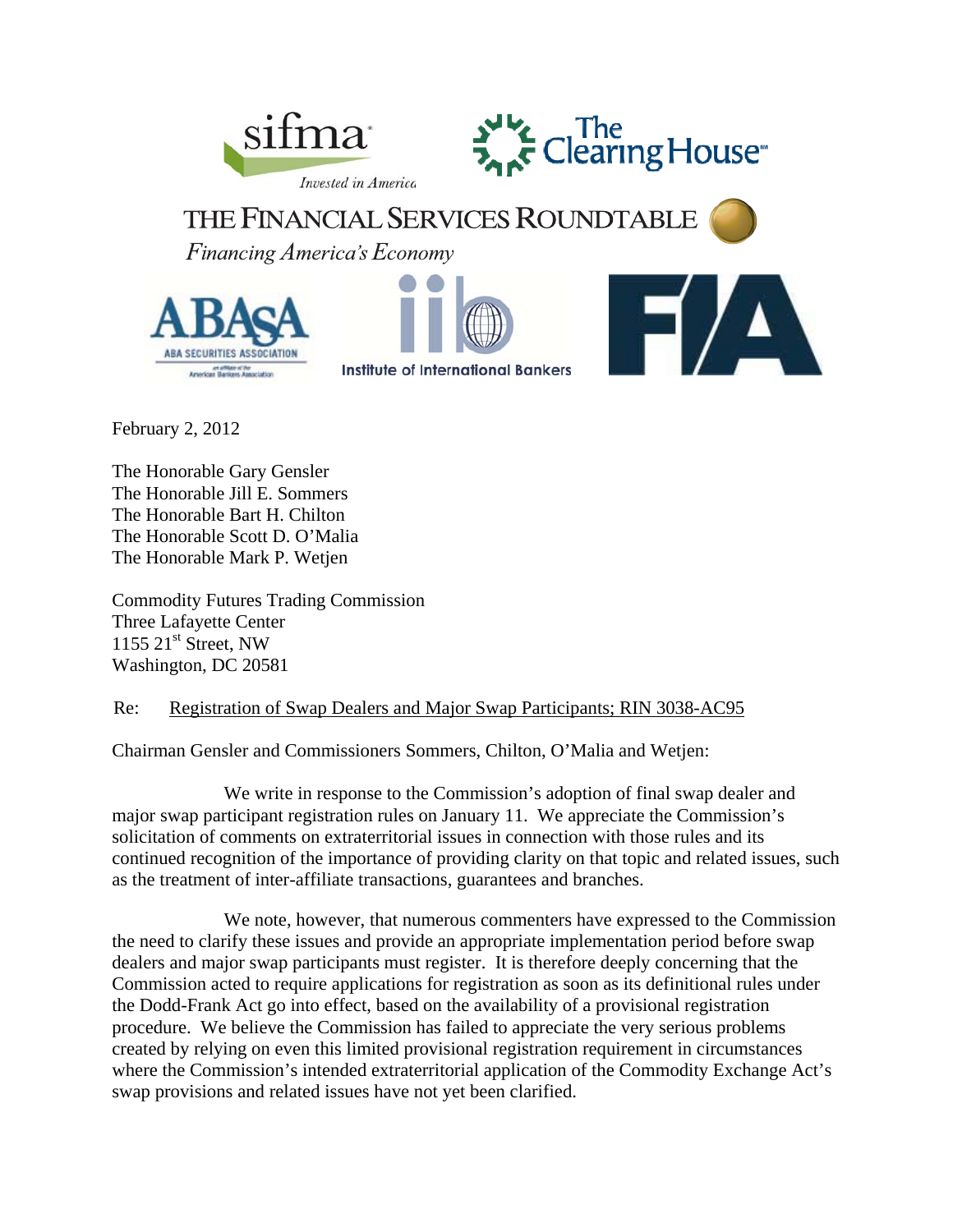The new registration rules will require companies—whether headquartered in the U.S. or abroad—to make very significant decisions before they have the information necessary to evaluate the application of the CEA to their extraterritorial swap activities and determine the appropriate organizational structure for those activities. Knowing the scope of activities that will be subject to regulation under the CEA, and the impact on related arrangements involving guarantees and inter-affiliate hedging transactions, is a necessary precondition to determining the legal entities that will conduct the specific activities that will require registration and be subject to regulation under the CEA. Provisional registration will require companies to select now the legal entities through which they will conduct their U.S. swap business, and to incur substantial expense based on incomplete information. Legal entity restructuring is a costly, disruptive and time-consuming process, involving extensive re-documentation of client agreements, reallocation of scarce capital, re-assignment or re-location of personnel as well as potentially extensive systems development and compliance infrastructure. By sequencing provisional registration before it provides clarity on extraterritoriality and related open issues, the Commission has forced companies to undertake this restructuring process based on guesses as to how those issues will be resolved, with the potential for future restructurings and disruption in swap activities for those companies that guess incorrectly, all at considerable expense and opportunity cost.

 These costs and disruptions go beyond the costs of the registration process estimated by the Commission, but are nevertheless a direct consequence of the sequencing adopted by the Commission as part of the registration rules. The Commission clearly did not take these costs and disruptions into account when finalizing the registration rules. We believe these costs significantly outweigh the Commission's stated benefits of better identifying the universe of swap dealers and major swap participants at an earlier stage.

 We do not believe the Commission intended this result. Indeed, it seems clear from the Commission's rulemaking that it believed its phased implementation of substantive requirements addresses concerns of this type.<sup>1</sup> Nor do we believe this result to be a necessary condition for the timely implementation of the Dodd-Frank Act. We ask that the Commission move expeditiously to propose and subsequently finalize its rules or guidance on the extraterritorial application of the Act, and the treatment of guarantees, inter-affiliate transactions and branches. The Commission should also clarify that routine maintenance of legacy portfolios (including amendments, novations, terminations and the like) will not affect the grandfathering of those portfolios. Finally, we strongly urge the Commission to afford potential registrants an appropriate period after finalization of the Commission's extraterritoriality guidance within which to come into compliance with the Commission's provisional registration requirements.

\* \* \*

 $\frac{1}{1}$ 

We note that the Commission's determination to require registration before its substantive requirements are finalized requires that those substantive requirements which affect organizational structure (such as capital requirements) have an implementation period after finalization sufficient to allow for legal entity restructuring and potentially de-registration.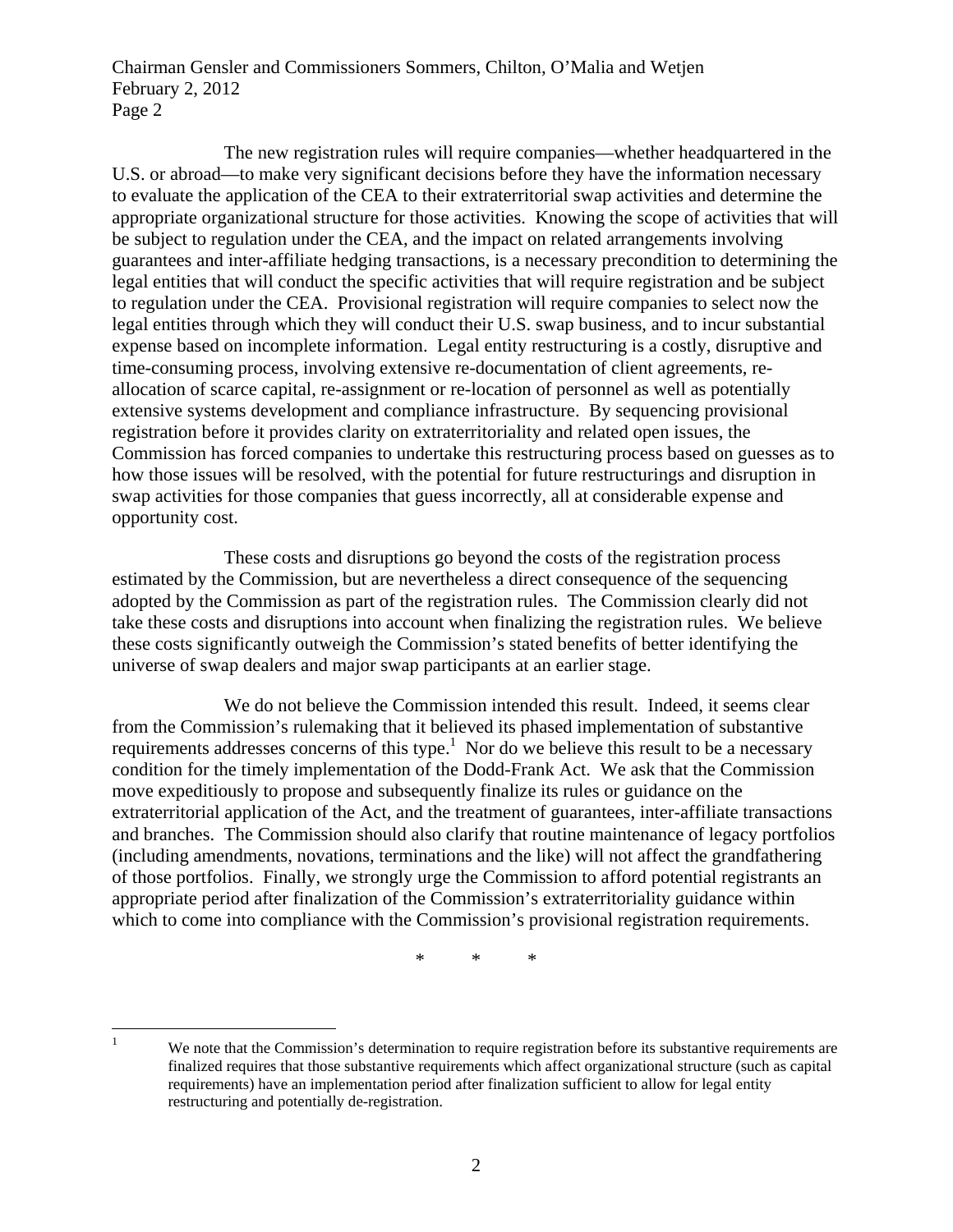As trade associations whose members account for most of the activity in the U.S. and global swap markets, we are committed to supporting a logical, efficient and orderly implementation of the Dodd-Frank Act. The Commission's current regulations would thwart those goals. Accordingly, we stand ready to meet with you to explain and work through the issues raised by the new registration rules cooperatively so as to achieve that objective.

Respectfully submitted,

Jiana L. Prestan

\_\_\_\_\_\_\_\_\_\_\_\_\_\_\_\_\_\_\_\_\_\_\_\_\_\_\_\_\_\_\_\_\_

Diana L. Preston Deputy General Counsel ABA Securities Association

aux Rose

Alex Radetsky Vice President and Assistant General Counsel The Clearing House

\_\_\_\_\_\_\_\_\_\_\_\_\_\_\_\_\_\_\_\_\_\_\_\_\_\_\_\_\_\_\_\_\_

\_\_\_\_\_\_\_\_\_\_\_\_\_\_\_\_\_\_\_\_\_\_\_\_\_\_\_\_\_\_\_\_\_

Richard M. Whiting

Richard M. Whiting Executive Director and General Counsel Financial Services Roundtable 202-589-2413 Rich@fsround.org

auna Melle  $\overline{\phantom{a}}$  , and the set of the set of the set of the set of the set of the set of the set of the set of the set of the set of the set of the set of the set of the set of the set of the set of the set of the set of the s

Sarah A. Miller Chief Executive Officer Institute of International Bankers

Leh  $M_{\leq}$ 

John Damgard President Futures Industry Association

ank S. B

Kenneth E. Bentsen, Jr. Executive Vice President Public Policy and Advocacy SIFMA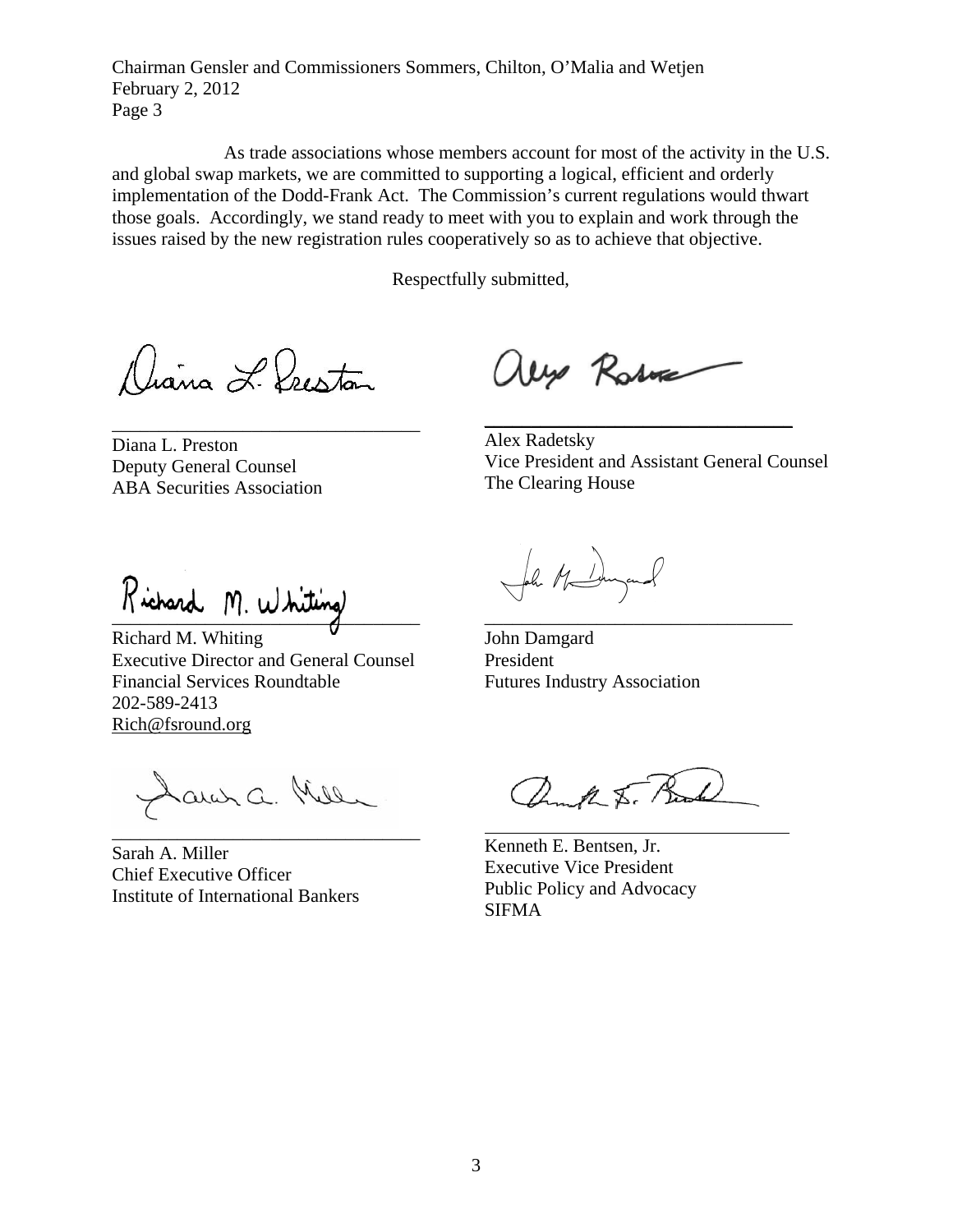#### **Trade Association Signatories**

#### *ABA Securities Association*

ABASA is a separately chartered affiliate of the ABA that represents those holding company members of the ABA that are actively engaged in capital markets, investment banking, and broker-dealer activities.

## *The Clearing House*

Established in 1853, The Clearing House is the oldest banking association and payments company in the United States. It is owned by the world's largest commercial banks, which collectively employ over 2 million people and hold more than half of all U.S. deposits. The Clearing House Association L.L.C. is a nonpartisan advocacy organization representing through regulatory comment letters, amicus briefs and white papers—the interests of its owner banks on a variety of systemically important banking issues. Its affiliate, The Clearing House Payments Company L.L.C., provides payment, clearing, and settlement services to its member banks and other financial institutions, clearing almost \$2 trillion daily and representing nearly half of the automated-clearing-house, funds-transfer, and check-image payments made in the U.S. See The Clearing House's web page at www.theclearinghouse.org.

## *The Financial Services Roundtable*

The Roundtable represents 100 of the largest integrated financial services companies providing banking, insurance, and investment products to the American consumer. Member companies participate through the Chief Executive Officer and other senior executives nominated by the CEO. Roundtable member companies provide fuel for America's economic engine and account directly for \$92.7 trillion in managed assets, \$1.1 trillion in revenue, and 2.3 million jobs.

## *Futures Industry Association*

The FIA is the primary industry association for centrally cleared futures and swaps. Its membership includes the world's largest derivatives clearing firms as well as exchanges and clearinghouses from more than 20 countries. The FIA seeks to promote best practices and standardization in the cleared derivatives markets, provide policymakers with an informed perspective on the derivatives markets, and advocate for the interests of its members, its markets and its customers. The FIA strives to protect open and competitive markets, protect the public interest through adherence to high standards of professional conduct and financial integrity, and promote public trust and confidence in the cleared markets.

## *Institute of International Bankers*

The Institute of International Bankers (IIB) is the only national association devoted exclusively to representing and advancing the interests of the international banking community in the United States. Its membership is comprised of internationally headquartered banking and financial institutions from over 35 countries around the world doing business in the United States.